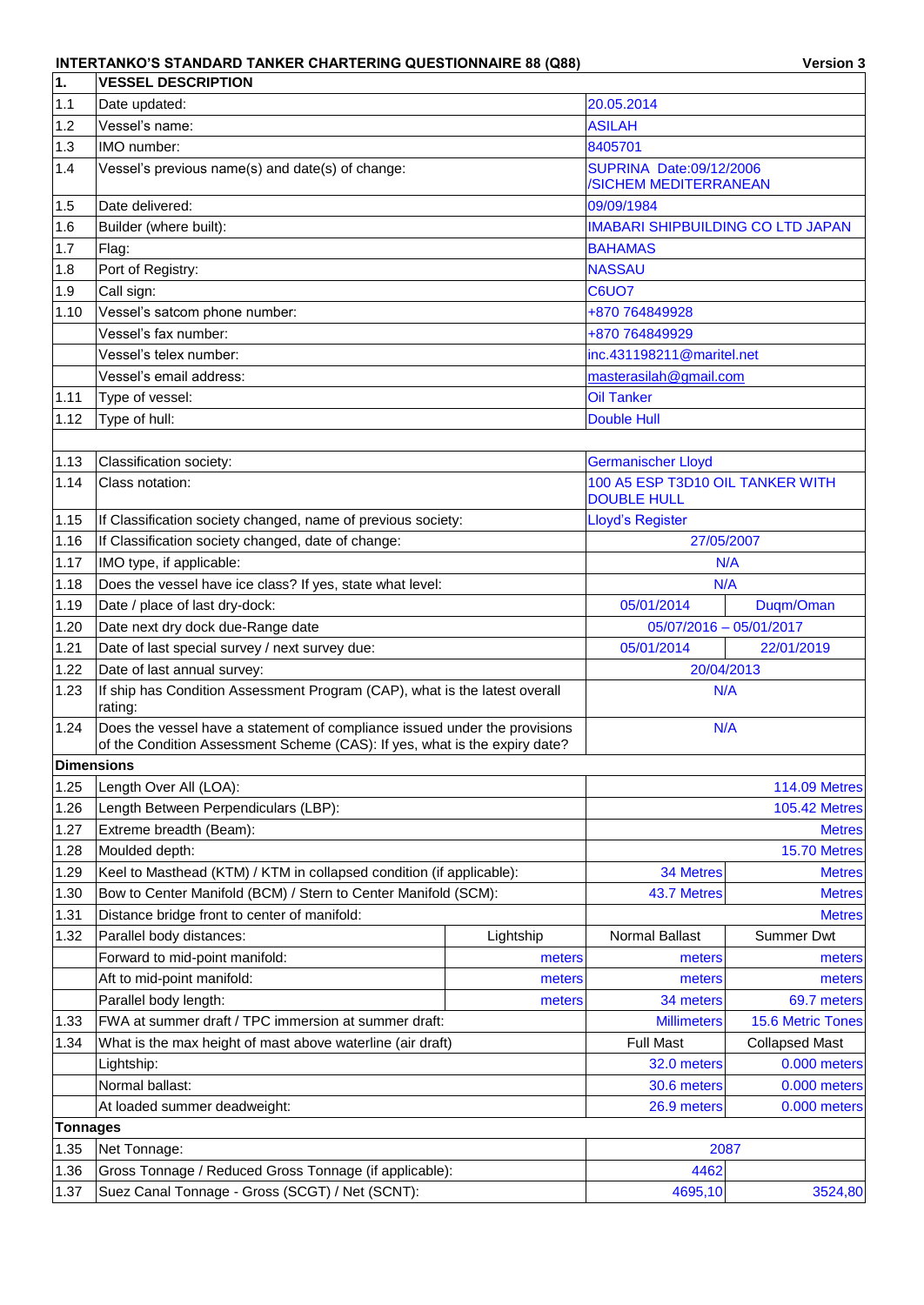| 1.38 | Panama Canal Net Tonnage (PCNT):                 |              |              |                                                                                                                                                                                                                                                     | 3816                                    |
|------|--------------------------------------------------|--------------|--------------|-----------------------------------------------------------------------------------------------------------------------------------------------------------------------------------------------------------------------------------------------------|-----------------------------------------|
|      | <b>Loadline Information</b>                      |              |              |                                                                                                                                                                                                                                                     |                                         |
| 1.39 | Loadline                                         | Freeboard    | <b>Draft</b> | Deadweight                                                                                                                                                                                                                                          | <b>Displacement</b>                     |
|      | Summer:                                          | 1.210 meters | 7.018 meters |                                                                                                                                                                                                                                                     | 7020.0 Metric Tones 9713.5 Metric Tones |
|      | Winter:                                          | 1.356 meters |              | 6.844 meters 6958.4 Metric Tones                                                                                                                                                                                                                    | 9651.9 Metric Tones                     |
|      | Tropical:                                        | 1.064 meters |              | 7.136 meters 7197.5 Metric Tones                                                                                                                                                                                                                    | 9891 Metric Tones                       |
|      | Lightship:                                       | 6.214 meters | 1.986 meters |                                                                                                                                                                                                                                                     | 2693.5 Metric Tones                     |
|      | Normal Ballast Condition:                        | 4.790 meters |              | 3.410 meters 1772.3 Metric Tones                                                                                                                                                                                                                    | 4465.8 Metric Tones                     |
| 1.40 | Does vessel have multiple SDWT?                  |              |              |                                                                                                                                                                                                                                                     | <b>No</b>                               |
| 1.41 | If yes, what is the maximum assigned deadweight? |              |              |                                                                                                                                                                                                                                                     | N/A                                     |
|      | <b>Ownership and Operation</b>                   |              |              |                                                                                                                                                                                                                                                     |                                         |
| 1.42 | Registered owner - Full style:                   |              |              | <b>IRINA MARITIME COMPANY</b><br><b>TRUST COMPANY COMPLEX AJELTAKE</b><br>ROAD, AJELTAKE ISLAND, MAJURO,<br><b>MARSHALL ISLANDS, MH96960</b>                                                                                                        |                                         |
| 1.43 | Technical operator - Full style:                 |              |              | <b>ECONAV S.A.</b><br>6, SKOUZE STREET,<br>18536, PIRAEUS, GREECE<br>TEL: +30 210 4295500<br>FAX: +30 210 4295511<br>Email: econav@econav.co                                                                                                        |                                         |
| 1.44 | Commercial operator - Full style:                |              |              | Oil Marketing & Trading International<br>FITCO BUILDING No. 3, OFFICE No 201,<br>INSIDE FUJAIRAH PORT, P.O. Box 5170,<br>U.A.E<br>Tel: +971 9 2281201<br>Fax: +971 9 2281202<br>Email: operations@oil-marketing.com or<br>bunkers@oil-marketing.com |                                         |
| 1.45 | Disponent owner - Full style:                    |              |              | N/A                                                                                                                                                                                                                                                 |                                         |

| $\overline{2}$ . | <b>CERTIFICATION</b>                                                                                                                    | <b>Issued</b>        | <b>Last Annual</b><br>or Intermediate | <b>Expires</b> |
|------------------|-----------------------------------------------------------------------------------------------------------------------------------------|----------------------|---------------------------------------|----------------|
| 2.1              | Safety Equipment Certificate:                                                                                                           | 25/03/2014           |                                       | 22/01/2019     |
| 2.2              | Safety Radio Certificate:                                                                                                               | 25/03/2014           |                                       | 22/01/2019     |
| 2.3              | <b>Safety Construction Certificate:</b>                                                                                                 | 25/03/2014           |                                       | 22/01/2019     |
| 2.4              | International Load Line Certificate:                                                                                                    | 25/03/2014           |                                       | 22/01/2019     |
| 2.5              | International Oil Pollution Prevention Certificate<br>(IOPPC):                                                                          | 25/03/2014           |                                       | 22/01/2019     |
| 2.6              | Safety Management Certificate (SMC):                                                                                                    | 30/05/2013           |                                       | 01/08/2017     |
| 2.7              | Document of Compliance (DOC):                                                                                                           | 30/05/2013           | 14/02/2013                            | 09/01/2017     |
| 2.8              | USCG (specify: COC, LOC or COI): COC                                                                                                    | N/A                  | N/A                                   | N/A            |
| 2.9              | Civil Liability Convention Certificate (CLC):                                                                                           | 18/02/2014           |                                       | 20/02/2015     |
| 2.10             | Civil Liability for Bunker Oil Pollution Damage<br>Convention Certificate (CLBC):                                                       | 18/02/2014           |                                       | 20/02/2015     |
| 2.11             | U.S. Certificate of Financial Responsibility (COFR):                                                                                    | N/A                  |                                       | N/A            |
| 2.12             | Certificate of Fitness (Chemicals):                                                                                                     | N/A                  |                                       | N/A            |
| 2.13             | Certificate of Fitness (Gas):                                                                                                           | N/A                  |                                       | N/A            |
| 2.14             | Certificate of Class:                                                                                                                   | 08/04/2014           |                                       | 22/01/2019     |
| 2.15             | International Ship Security Certificate (ISSC):                                                                                         | 30/05/2013           |                                       | 01/08/2017     |
| 2.16             | International Sewage Pollution Prevention Certificate<br>(ISPPC)                                                                        | 25/03/2014           |                                       | 22/01/2019     |
| 2.17             | International Air Pollution Prevention Certificate (IAPP):                                                                              | 25/03/2014           |                                       | 22/01/2019     |
|                  |                                                                                                                                         | <b>Documentation</b> |                                       |                |
| 2.18             | Does vessel have all updated publications as listed in the Vessel Inspection<br>Questionnaire, Chapter 2- Question 2.24, as applicable: | <b>Yes</b>           |                                       |                |
| 2.19             | Owner warrant that vessel is member of ITOPF and will remain so for the<br>entire duration of this voyage/contract:                     | <b>Yes</b>           |                                       |                |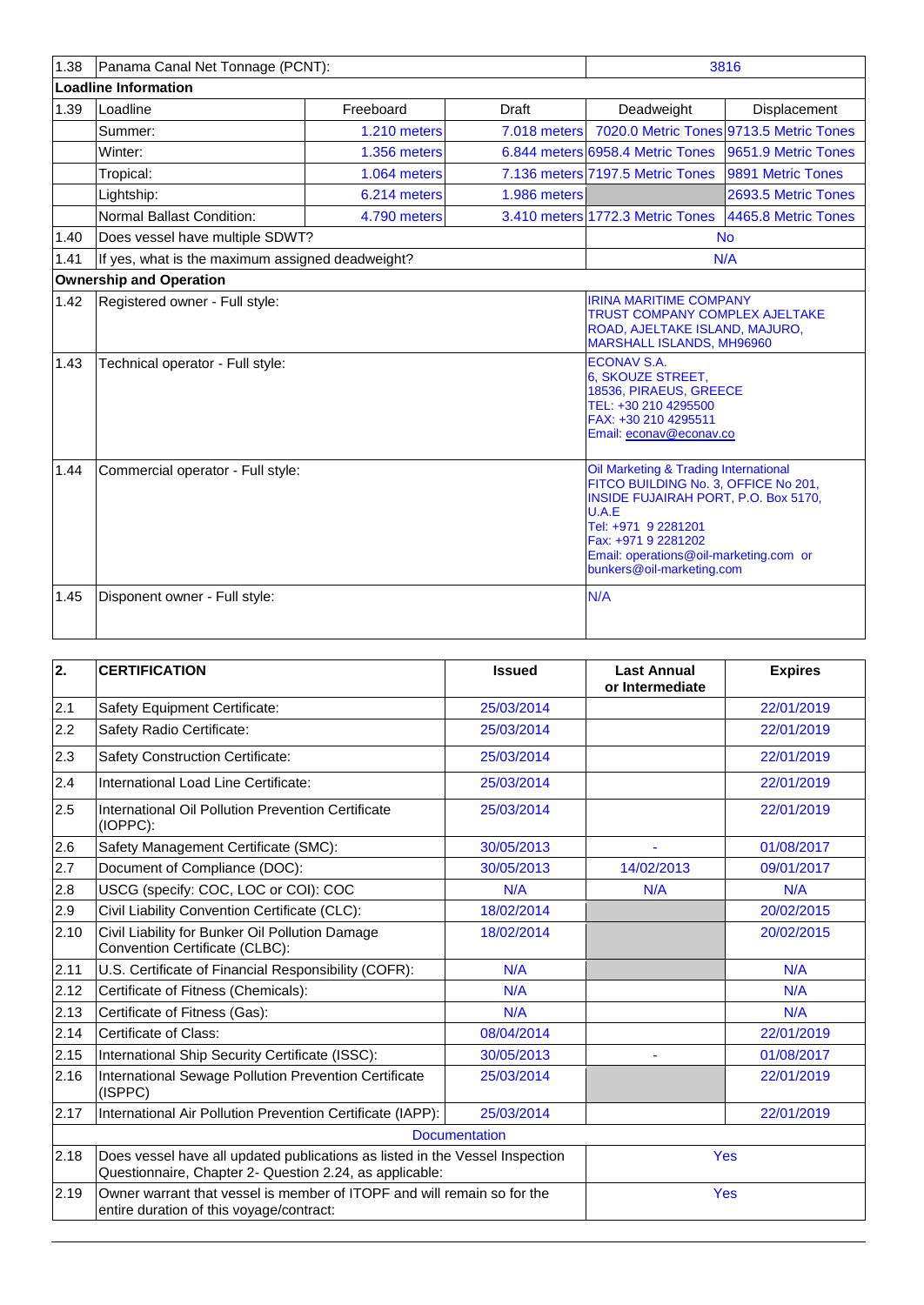| 3.  | <b>CREW MANAGEMENT</b>                                                 |                                                                                                                                                                                                                                                                                                                                                                                                                                                                                                                                                                              |  |  |  |
|-----|------------------------------------------------------------------------|------------------------------------------------------------------------------------------------------------------------------------------------------------------------------------------------------------------------------------------------------------------------------------------------------------------------------------------------------------------------------------------------------------------------------------------------------------------------------------------------------------------------------------------------------------------------------|--|--|--|
| 3.1 | Nationality of Master:                                                 | <b>Greek</b>                                                                                                                                                                                                                                                                                                                                                                                                                                                                                                                                                                 |  |  |  |
| 3.2 | Nationality of Officers:                                               | Filipino / Indonesian/ Greek                                                                                                                                                                                                                                                                                                                                                                                                                                                                                                                                                 |  |  |  |
| 3.3 | Nationality of Crew:                                                   | Filipino/Indonesian/Ukrainian/Sri Lankan                                                                                                                                                                                                                                                                                                                                                                                                                                                                                                                                     |  |  |  |
| 3.4 | If Officers/Crew employed by a Manning Agency - Full style:            | <b>CROSSWORLD MARINE</b><br>V.A. RUFINO STREET 110 7TH FLOOR STAGE<br>HOUSE, LAGASPI VILLAGE, MAKATI CITY,<br><b>PHILIPPINES</b><br>TEL: +6327505268/FAX:+6328927242<br>E-MAIL: info@crossworldmarine.com<br><b>THALINA SHIPPING CO LTD</b><br>NO: 21A - 1/1, VIJAYA KUMARATUNGA MAWATHA,<br>COLOMBO - 05, SRI LANKA<br>TEL:+94112826594/5<br>FAX:+94112826596-E:MAIL: crew@thalinashipping.com<br>ABM & CIRCLE NAVIGATION<br>LINGA DRAMA BUILDING, 1ST FLOOR JL RAYA<br><b>WARUNG BUNCIT NO17</b><br>TEL:+62217800167/FAX:+622178834339<br>E-MAIL: info@abm-circlenav.co.id |  |  |  |
| 3.5 | What is the common working language onboard:                           | <b>English</b>                                                                                                                                                                                                                                                                                                                                                                                                                                                                                                                                                               |  |  |  |
| 3.6 | Do officers speak and understand English:                              | <b>Yes</b>                                                                                                                                                                                                                                                                                                                                                                                                                                                                                                                                                                   |  |  |  |
| 3.7 | In case of Flag Of Convenience, is the ITF Special Agreement on board: | N/A                                                                                                                                                                                                                                                                                                                                                                                                                                                                                                                                                                          |  |  |  |

|            | <b>HELICOPTERS</b>                                       |     |
|------------|----------------------------------------------------------|-----|
| <b>4.1</b> | Can the ship comply with the ICS Helicopter Guidelines:  | N/A |
| 4.2        | If Yes, state whether winching or landing area provided: |     |

| 5.   | <b>FOR USA CALLS</b>                                                                                                                     |     |
|------|------------------------------------------------------------------------------------------------------------------------------------------|-----|
| 15.1 | Has the vessel Operator submitted a Vessel Spill Response Plan to the US<br>Coast Guard which has been approved by official USCG letter: | N/A |
| 5.2  | Qualified individual (QI) - Full style:                                                                                                  | N/A |
| 5.3  | Oil Spill Response Organization (OSRO) -Full style:                                                                                      | N/A |
| 5.4  | Has technical operator signed the SCIA / C-TPAT agreement with US<br>customs concerning drug smuggling:                                  | N/A |

| Double Hull Vessels<br><b>YES</b><br>Is vessel fitted with centerline bulkhead in all cargo tanks:<br><b>SOLID</b><br>If Yes, is bulkhead solid or perforated:<br><b>Cargo Tank Capacities</b><br>Capacity (98%) of each natural segregation with double valve (specify tanks):<br>1P 471.81 / 1S 475.25 CU.MTRS<br>2P 569.78 / 2S 571.24 CU.MTRS<br>3P 635.13 / 3S 639.57 CU.MTRS<br>4P 562.98 / 4S 564.85 CU.MTRS<br>5P 667.15 / 5S 674.04 CU.MTRS<br>6P 670.37 / 6S 671.31 CU.MTRS<br>Total cubic capacity (98%, excluding slop tanks):<br>7173.56 Cu. Meters<br>Slop tank(s) capacity (98%):<br><b>197.47 Cu. Meters</b><br>Residual/Retention oil tank(s) capacity (98%), if applicable:<br>N/A<br>Does vessel have Segregated Ballast Tanks (SBT) or Clean Ballast Tanks<br><b>SBT</b><br>(CBT):<br><b>SBT Vessels</b><br>884.580 Cu. Meters<br>What is total capacity of SBT?<br>What percentage of SDWT can vessel maintain with SBT only:<br>12.3%<br>Does vessel meet the requirements of MARPOL Annex I Reg 18.2:<br>Yes<br>(previously Reg 13.2)<br><b>Cargo Handling</b> | 6.   | <b>CARGO AND BALLAST HANDLING</b>                                    |   |  |  |  |  |  |
|---------------------------------------------------------------------------------------------------------------------------------------------------------------------------------------------------------------------------------------------------------------------------------------------------------------------------------------------------------------------------------------------------------------------------------------------------------------------------------------------------------------------------------------------------------------------------------------------------------------------------------------------------------------------------------------------------------------------------------------------------------------------------------------------------------------------------------------------------------------------------------------------------------------------------------------------------------------------------------------------------------------------------------------------------------------------------------------|------|----------------------------------------------------------------------|---|--|--|--|--|--|
|                                                                                                                                                                                                                                                                                                                                                                                                                                                                                                                                                                                                                                                                                                                                                                                                                                                                                                                                                                                                                                                                                       |      |                                                                      |   |  |  |  |  |  |
|                                                                                                                                                                                                                                                                                                                                                                                                                                                                                                                                                                                                                                                                                                                                                                                                                                                                                                                                                                                                                                                                                       | 6.1  |                                                                      |   |  |  |  |  |  |
|                                                                                                                                                                                                                                                                                                                                                                                                                                                                                                                                                                                                                                                                                                                                                                                                                                                                                                                                                                                                                                                                                       | 6.2  |                                                                      |   |  |  |  |  |  |
|                                                                                                                                                                                                                                                                                                                                                                                                                                                                                                                                                                                                                                                                                                                                                                                                                                                                                                                                                                                                                                                                                       |      |                                                                      |   |  |  |  |  |  |
|                                                                                                                                                                                                                                                                                                                                                                                                                                                                                                                                                                                                                                                                                                                                                                                                                                                                                                                                                                                                                                                                                       | 6.3  |                                                                      |   |  |  |  |  |  |
|                                                                                                                                                                                                                                                                                                                                                                                                                                                                                                                                                                                                                                                                                                                                                                                                                                                                                                                                                                                                                                                                                       | 6.4  |                                                                      |   |  |  |  |  |  |
|                                                                                                                                                                                                                                                                                                                                                                                                                                                                                                                                                                                                                                                                                                                                                                                                                                                                                                                                                                                                                                                                                       | 6.5  |                                                                      |   |  |  |  |  |  |
|                                                                                                                                                                                                                                                                                                                                                                                                                                                                                                                                                                                                                                                                                                                                                                                                                                                                                                                                                                                                                                                                                       | 6.6  |                                                                      |   |  |  |  |  |  |
|                                                                                                                                                                                                                                                                                                                                                                                                                                                                                                                                                                                                                                                                                                                                                                                                                                                                                                                                                                                                                                                                                       | 6.7  |                                                                      |   |  |  |  |  |  |
|                                                                                                                                                                                                                                                                                                                                                                                                                                                                                                                                                                                                                                                                                                                                                                                                                                                                                                                                                                                                                                                                                       |      |                                                                      |   |  |  |  |  |  |
|                                                                                                                                                                                                                                                                                                                                                                                                                                                                                                                                                                                                                                                                                                                                                                                                                                                                                                                                                                                                                                                                                       | 6.8  |                                                                      |   |  |  |  |  |  |
|                                                                                                                                                                                                                                                                                                                                                                                                                                                                                                                                                                                                                                                                                                                                                                                                                                                                                                                                                                                                                                                                                       | 6.9  |                                                                      |   |  |  |  |  |  |
|                                                                                                                                                                                                                                                                                                                                                                                                                                                                                                                                                                                                                                                                                                                                                                                                                                                                                                                                                                                                                                                                                       | 6.10 |                                                                      |   |  |  |  |  |  |
|                                                                                                                                                                                                                                                                                                                                                                                                                                                                                                                                                                                                                                                                                                                                                                                                                                                                                                                                                                                                                                                                                       |      |                                                                      |   |  |  |  |  |  |
|                                                                                                                                                                                                                                                                                                                                                                                                                                                                                                                                                                                                                                                                                                                                                                                                                                                                                                                                                                                                                                                                                       | 6.11 | How many grades/products can vessel load/discharge with double valve | 6 |  |  |  |  |  |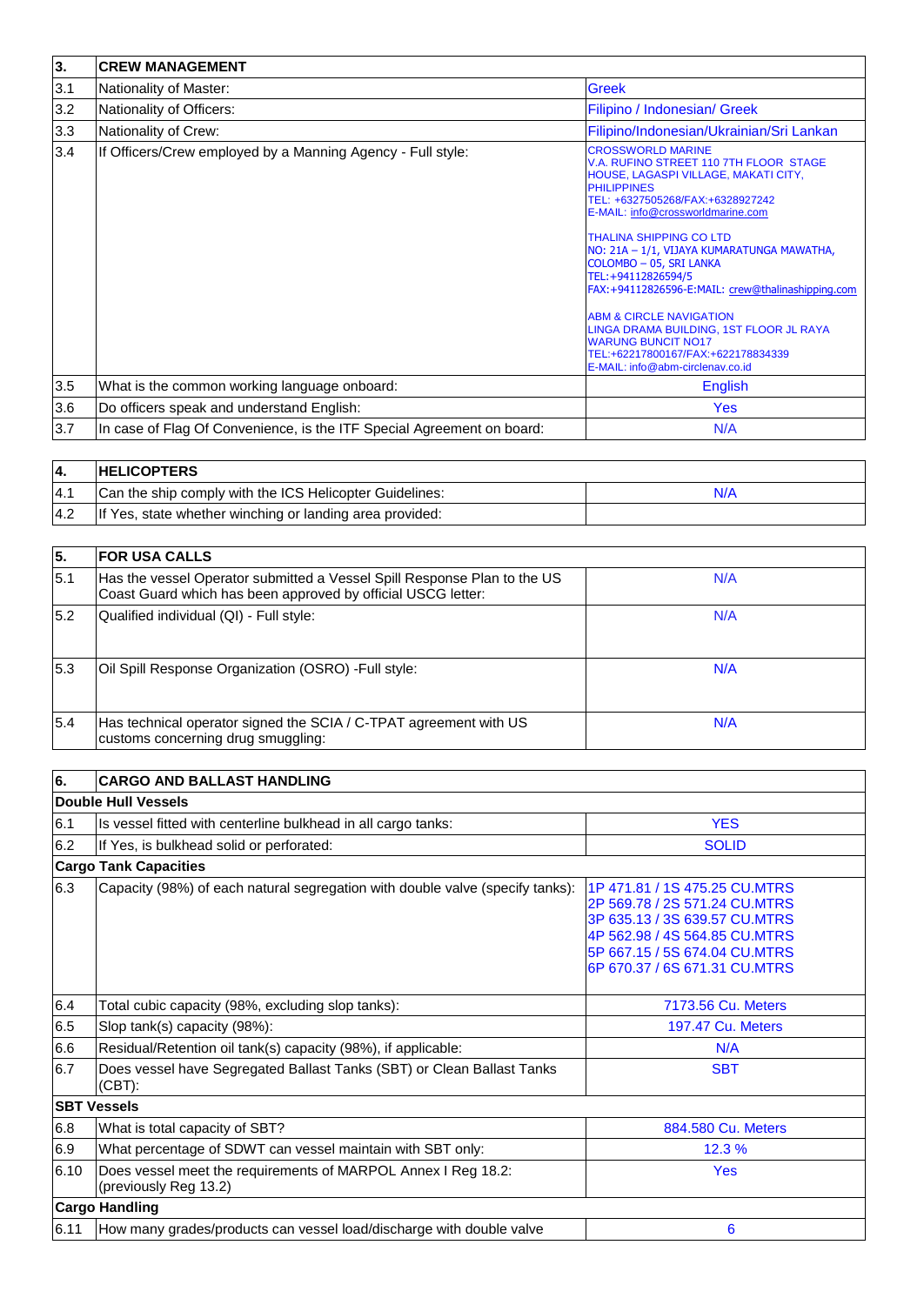|                | segregation:                                                                                                                    |                                                                                                                        |                        |                                        |  |
|----------------|---------------------------------------------------------------------------------------------------------------------------------|------------------------------------------------------------------------------------------------------------------------|------------------------|----------------------------------------|--|
| 6.12           | Maximum loading rate for homogenous cargo per manifold connection:                                                              | 450 Cu. Meters/Hour                                                                                                    |                        |                                        |  |
| 6.13           | Maximum loading rate for homogenous cargo loaded simultaneously through<br>all manifolds:                                       | 2700 Cu. Meters/Hour                                                                                                   |                        |                                        |  |
| 6.14           | Are there any cargo tank filling restrictions. If yes, please specify:                                                          |                                                                                                                        | <b>No</b>              |                                        |  |
|                | <b>Pumping Systems</b>                                                                                                          |                                                                                                                        |                        |                                        |  |
| 6.15           | Pumps:                                                                                                                          | No.                                                                                                                    | <b>Type</b>            | Capacity                               |  |
|                | Cargo:<br>Slop tanks                                                                                                            | 6                                                                                                                      | <b>SCREW.</b>          | 400 Cu. Meters/Hour<br>Cu. Meters/Hour |  |
|                | Stripping:                                                                                                                      |                                                                                                                        |                        | Cu. Meters/Hour                        |  |
|                | Eductors:                                                                                                                       |                                                                                                                        |                        | Cu. Meters/Hour                        |  |
|                | Ballast:                                                                                                                        | $\mathbf 1$                                                                                                            | <b>CENTRIFUGAL</b>     | 150 Cu. Meters/Hour                    |  |
| 6.16           | How many cargo pumps can be run simultaneously at full capacity:                                                                |                                                                                                                        |                        | 4                                      |  |
| 6.17           | Is ship fitted with a Cargo Control Room (CCR):                                                                                 |                                                                                                                        |                        | Yes                                    |  |
| 6.18           | Can tank innage / ullage be read from the CCR:                                                                                  |                                                                                                                        |                        | <b>No</b>                              |  |
|                | <b>Gauging and Sampling</b>                                                                                                     |                                                                                                                        |                        |                                        |  |
| 6.19           | Can ship operate under closed conditions in accordance with ISGOTT:                                                             |                                                                                                                        |                        | <b>Yes</b>                             |  |
| 6.20           | What type of fixed closed tank gauging system is fitted:                                                                        |                                                                                                                        |                        | MMC                                    |  |
| 6.21           | Are overfill (high-high) alarms fitted? If Yes, indicate whether to all tanks or<br>partial:                                    |                                                                                                                        |                        | <b>YES, ALL TANKS</b>                  |  |
|                | <b>Vapor Emission Control</b>                                                                                                   |                                                                                                                        |                        |                                        |  |
| 6.22           | Is a vapor return system (VRS) fitted:                                                                                          |                                                                                                                        |                        | N/A                                    |  |
| 6.23           | Number/size of VRS manifolds (per side):                                                                                        |                                                                                                                        |                        | <b>Millimeters</b>                     |  |
| <b>Venting</b> |                                                                                                                                 |                                                                                                                        |                        |                                        |  |
| 6.24           | State what type of venting system is fitted:                                                                                    |                                                                                                                        |                        | <b>HIGH VELOCITY PV VALVES</b>         |  |
|                | <b>Cargo Manifolds</b>                                                                                                          |                                                                                                                        |                        |                                        |  |
| 6.25           | Does vessel comply with the latest edition of the OCIMF 'Recommendations<br>for Oil Tanker Manifolds and Associated Equipment': |                                                                                                                        | <b>Yes</b>             |                                        |  |
| 6.26           | What is the number of cargo connections per side:                                                                               |                                                                                                                        |                        | 6                                      |  |
| 6.27           | What is the size of cargo connections:                                                                                          |                                                                                                                        |                        | <b>200mm</b>                           |  |
| 6.28           | What is the material of the manifold:                                                                                           |                                                                                                                        |                        | <b>STAINLESS STEEL</b>                 |  |
|                | <b>Manifold Arrangement</b>                                                                                                     |                                                                                                                        |                        |                                        |  |
| 6.29           | Distance between cargo manifold centers:                                                                                        |                                                                                                                        |                        | <b>700 Millimeters</b>                 |  |
| 6.30           | Distance ships rail to manifold:                                                                                                |                                                                                                                        | 3000 Millimeters       |                                        |  |
| 6.31           | Distance manifold to ships side:                                                                                                |                                                                                                                        | <b>Millimeters</b>     |                                        |  |
| 6.32           | Top of rail to center of manifold:                                                                                              |                                                                                                                        | <b>Millimeters</b>     |                                        |  |
| 6.33           | Distance main deck to center of manifold:                                                                                       |                                                                                                                        | 3300 Millimeters       |                                        |  |
| 6.34           | Manifold height above the waterline in normal ballast / at SDWT condition:                                                      |                                                                                                                        | 8.7 Meters             | 4.48 Meters                            |  |
| 6.35           | Number / size reducers:                                                                                                         | 3 x 200/150mm (8/6")<br>2 x 200/100mm (8/4")<br>3 x 200/125mm (8/5")<br>1 x 200/250mm (8/10")<br>1 x 200/300mm (8/12") |                        |                                        |  |
|                | <b>Stern Manifold</b>                                                                                                           |                                                                                                                        |                        |                                        |  |
| 6.36           | Is vessel fitted with a stern manifold:                                                                                         | <b>No</b>                                                                                                              |                        |                                        |  |
| 6.37           | If stern manifold fitted, state size:                                                                                           |                                                                                                                        |                        | N/A                                    |  |
|                | <b>Cargo Heating</b>                                                                                                            |                                                                                                                        |                        |                                        |  |
| 6.38           | Type of cargo heating system?                                                                                                   | <b>HEATING COILS</b>                                                                                                   |                        |                                        |  |
| 6.39           | If fitted, are all tanks coiled?                                                                                                | <b>YES</b>                                                                                                             |                        |                                        |  |
| 6.40           | If fitted, what is the material of the heating coils:                                                                           |                                                                                                                        | <b>STAINLESS STEEL</b> |                                        |  |
| 6.41           | Maximum temperature cargo can be loaded/maintained:                                                                             |                                                                                                                        | 75.0 C                 | 60 C                                   |  |
|                | <b>Tank Coating</b>                                                                                                             |                                                                                                                        |                        |                                        |  |
| 6.42           | Are cargo, ballast and slop tanks coated?                                                                                       | Coated                                                                                                                 | <b>Type</b>            | To What Extent                         |  |
|                | Cargo tanks:                                                                                                                    | Yes                                                                                                                    | <b>EPOXY</b>           | <b>Whole Tank</b>                      |  |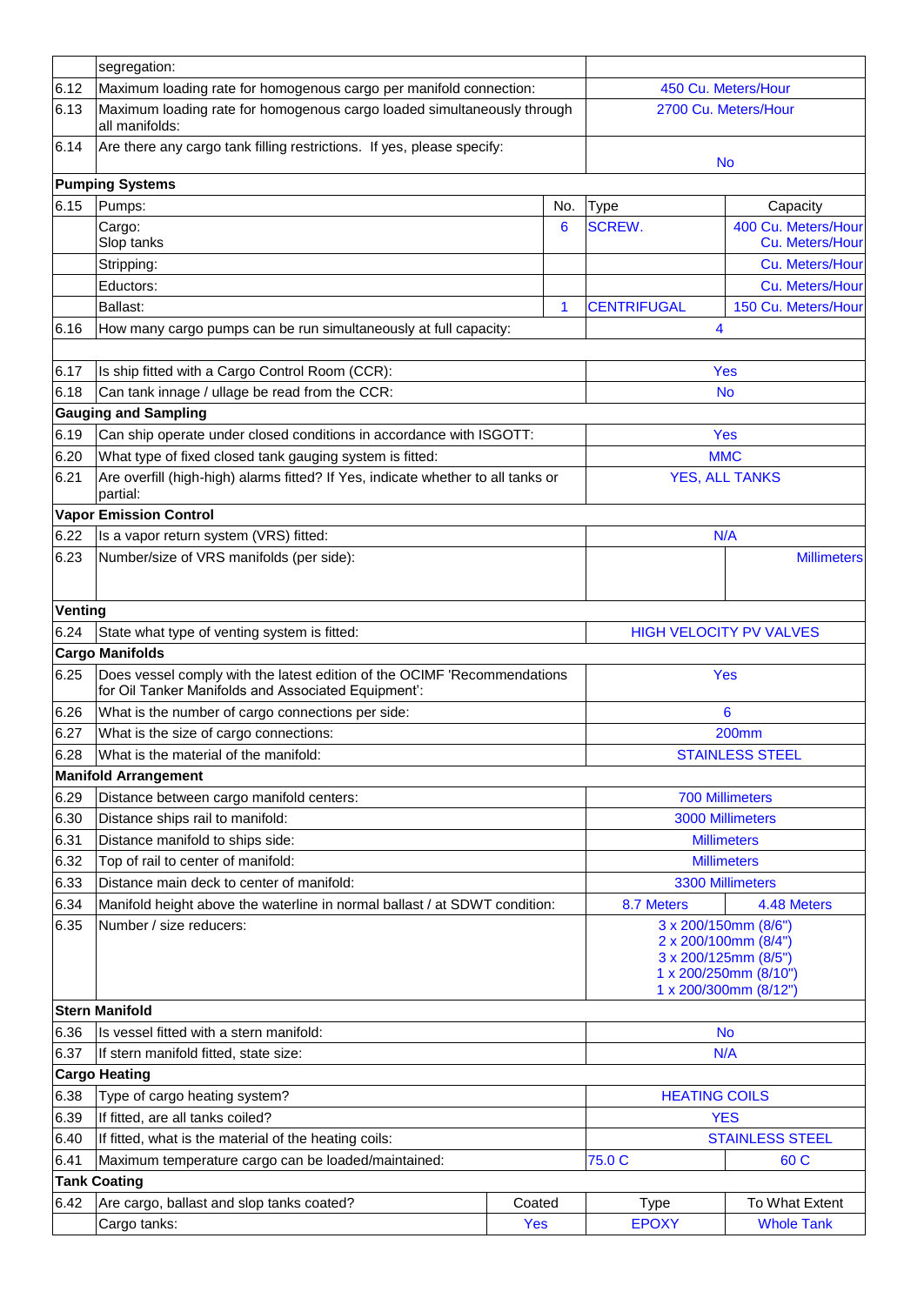|      | Ballast tanks:                           | Yes | <b>EPOXY</b> | <b>Whole Tank</b> |
|------|------------------------------------------|-----|--------------|-------------------|
|      | Slop tanks:                              | Yes | <b>EPOXY</b> | <b>Whole Tank</b> |
| 6.43 | If fitted, what type of anodes are used: |     |              | <b>ZINC</b>       |

| 7.  | <b>INERT GAS AND CRUDE OIL WASHING</b>                                 |     |
|-----|------------------------------------------------------------------------|-----|
| 7.1 | Is an Inert Gas System (IGS) fitted:                                   | N/A |
| 7.2 | Is IGS supplied by flue gas, inert gas (IG) generator and/or nitrogen: |     |
| 7.3 | Is a Crude Oil Washing (COW) installation fitted:                      |     |

| 8.                | <b>MOORING</b>                                                                      |                |                       |                |                     |                          |
|-------------------|-------------------------------------------------------------------------------------|----------------|-----------------------|----------------|---------------------|--------------------------|
| 8.1               | Mooring wires (on drums)                                                            | No.            | Diameter              | Material       | Length              | <b>Breaking Strength</b> |
|                   | Forecastle:                                                                         | N/A            |                       |                |                     |                          |
|                   | Main deck fwd:                                                                      | N/A            |                       |                |                     |                          |
|                   | Main deck aft:                                                                      | N/A            |                       |                |                     |                          |
|                   | Poop deck:                                                                          | N/A            |                       |                |                     |                          |
| 8.2               | Wire tails                                                                          | No.            | Diameter              | Material       | Length              | <b>Breaking Strength</b> |
|                   | Forecastle:                                                                         | N/A            |                       |                |                     |                          |
|                   | Main deck fwd:                                                                      | N/A            |                       |                |                     |                          |
|                   | Main deck aft:                                                                      | N/A            |                       |                |                     |                          |
|                   | Poop deck:                                                                          | N/A            |                       |                |                     |                          |
| 8.3               | Mooring ropes (on drums)                                                            | No.            | Diameter              | Material       | Length              | <b>Breaking Strength</b> |
|                   | Forecastle:                                                                         | $\overline{2}$ | <b>64 Millimeters</b> | POLYPROPYLENE  | 220 Meters          | 59.7Metric Tones         |
|                   | Main deck fwd:                                                                      | N/A            | <b>Millimeters</b>    |                | <b>Meters</b>       |                          |
|                   | Main deck aft:                                                                      | N/A            | <b>Millimeters</b>    |                | <b>Meters</b>       | <b>Metric Tones</b>      |
|                   | Poop deck:                                                                          | $\overline{2}$ | <b>55 Millimeters</b> | POLYPROPYLENE  | 220 Meters          | 59.7 Metric Tones        |
| 8.4               | Other mooring lines                                                                 | No.            | Diameter              | Material       | Length              | <b>Breaking Strength</b> |
|                   | Forecastle:                                                                         | $\overline{2}$ | <b>64 Millimeters</b> | POLYPROPYLENE  | 220 Meters          | 70.5 Metric Tones        |
|                   | Main deck fwd:                                                                      |                | <b>Millimeters</b>    |                | <b>Meters</b>       | <b>Metric Tones</b>      |
|                   | Main deck aft:                                                                      |                | <b>Millimeters</b>    |                | <b>Meters</b>       | <b>Metric Tones</b>      |
|                   | Poop deck:                                                                          | $\overline{2}$ | <b>65 Millimeters</b> | POLYPROPYLENE  | 220 Meters          | 71.4 Metric Tones        |
| 8.5               | Mooring winches                                                                     |                |                       | No.            | # Drums             | <b>Brake Capacity</b>    |
|                   |                                                                                     |                | Forecastle:           | $\overline{2}$ | <b>Single Drums</b> | <b>63 Metric Tones</b>   |
|                   |                                                                                     |                | Main deck fwd:        |                |                     | <b>Metric Tones</b>      |
|                   |                                                                                     |                | Main deck aft:        |                |                     | <b>Metric Tones</b>      |
|                   |                                                                                     |                | Poop deck:            | 3              | <b>Single Drums</b> | <b>63 Metric Tones</b>   |
| 8.6               | Mooring bitts                                                                       |                |                       |                | No.                 | SWL                      |
|                   |                                                                                     |                |                       | Forecastle:    | 4                   | 25 Metric Tones          |
|                   |                                                                                     |                |                       | Main deck fwd: |                     | <b>Metric Tones</b>      |
|                   |                                                                                     |                |                       | Main deck aft: |                     | <b>Metric Tones</b>      |
|                   |                                                                                     |                |                       | Poop deck:     | 4                   | <b>25 Metric Tones</b>   |
| 8.7               | Closed chocks and/or fairleads of enclosed type                                     |                |                       |                | No.                 | SWL                      |
|                   |                                                                                     |                |                       | Forecastle:    | 4                   | <b>25 Metric Tones</b>   |
|                   |                                                                                     |                |                       | Main deck fwd: |                     | <b>Metric Tones</b>      |
|                   |                                                                                     |                |                       | Main deck aft: |                     | <b>Metric Tones</b>      |
|                   |                                                                                     |                |                       | Poop deck:     | 4                   | <b>25 Metric Tones</b>   |
|                   | <b>Emergency Towing System</b>                                                      |                |                       |                |                     |                          |
| 8.8               | Type / SWL of Emergency Towing system forward:                                      |                |                       |                | N/A                 | <b>Metric Tones</b>      |
| 8.9               | Type / SWL of Emergency Towing system aft:                                          |                |                       |                |                     | <b>Metric Tones</b>      |
|                   | <b>Anchors</b>                                                                      |                |                       |                |                     |                          |
| 8.10              | Number of shackles on port cable:                                                   |                |                       | 8              |                     |                          |
| 8.11              | Number of shackles on starboard cable:                                              |                |                       |                | 8                   |                          |
| <b>Escort Tug</b> |                                                                                     |                |                       |                |                     |                          |
| 8.12              | What is SWL and size of closed chock and/or fairleads of enclosed type on<br>stern: |                |                       |                | N/A                 |                          |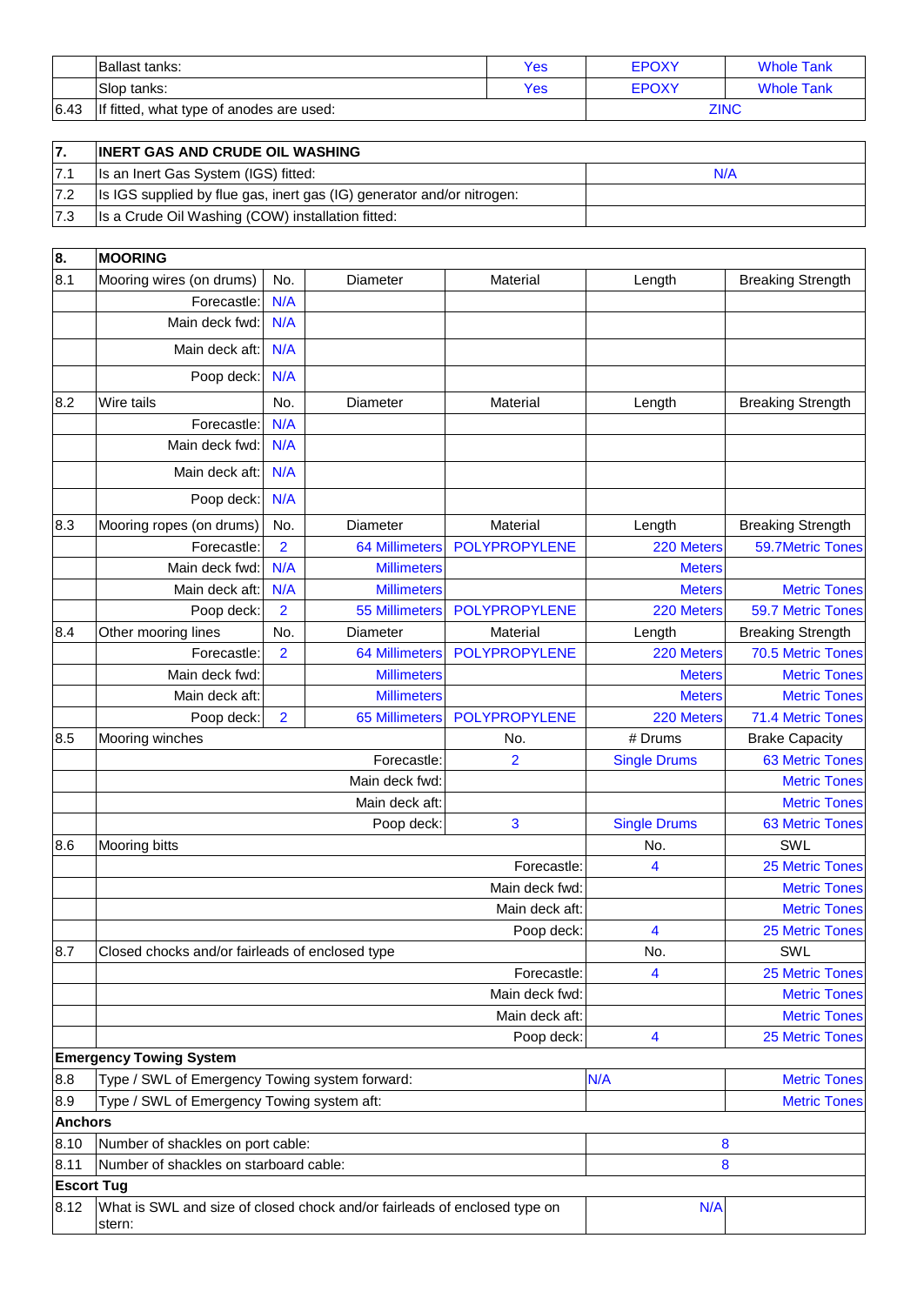| 8.13<br><b>Metric Tones</b><br>What is SWL of bollard on poop deck suitable for escort tug: |                                                                                                                                                                                                                                                                     |                                                                                                                                                                                                                                                                                                                                                                                                                                 |                          |
|---------------------------------------------------------------------------------------------|---------------------------------------------------------------------------------------------------------------------------------------------------------------------------------------------------------------------------------------------------------------------|---------------------------------------------------------------------------------------------------------------------------------------------------------------------------------------------------------------------------------------------------------------------------------------------------------------------------------------------------------------------------------------------------------------------------------|--------------------------|
|                                                                                             | <b>Bow/Stern Thruster</b>                                                                                                                                                                                                                                           |                                                                                                                                                                                                                                                                                                                                                                                                                                 |                          |
| 8.14                                                                                        | What is brake horse power of bow thruster (if fitted):                                                                                                                                                                                                              | N/A                                                                                                                                                                                                                                                                                                                                                                                                                             | N/A                      |
| 8.15                                                                                        | What is brake horse power of stern thruster (if fitted):                                                                                                                                                                                                            | N/A                                                                                                                                                                                                                                                                                                                                                                                                                             | N/A                      |
| <b>Single Point Mooring (SPM) Equipment</b>                                                 |                                                                                                                                                                                                                                                                     |                                                                                                                                                                                                                                                                                                                                                                                                                                 |                          |
| 8.16                                                                                        | Does vessel comply with the latest edition of OCIMF 'Recommendations for<br>Equipment Employed in the Mooring of Vessels at Single Point Moorings<br>(SPM)':                                                                                                        | N/A                                                                                                                                                                                                                                                                                                                                                                                                                             |                          |
| 8.17                                                                                        | Is vessel fitted with chain stopper(s):                                                                                                                                                                                                                             |                                                                                                                                                                                                                                                                                                                                                                                                                                 |                          |
| 8.18                                                                                        | How many chain stopper(s) are fitted:                                                                                                                                                                                                                               |                                                                                                                                                                                                                                                                                                                                                                                                                                 |                          |
| 8.19                                                                                        | State type of chain stopper(s) fitted:                                                                                                                                                                                                                              |                                                                                                                                                                                                                                                                                                                                                                                                                                 |                          |
| 8.20                                                                                        | Safe Working Load (SWL) of chain stopper(s):                                                                                                                                                                                                                        |                                                                                                                                                                                                                                                                                                                                                                                                                                 |                          |
| 8.21                                                                                        | What is the maximum size chain diameter the bow stopper(s) can handle:                                                                                                                                                                                              |                                                                                                                                                                                                                                                                                                                                                                                                                                 |                          |
| 8.22                                                                                        | Distance between the bow fairlead and chain stopper/bracket:                                                                                                                                                                                                        |                                                                                                                                                                                                                                                                                                                                                                                                                                 |                          |
| 8.23                                                                                        | Is bow chock and/or fairlead of enclosed type of OCIMF recommended size<br>(600mm x 450mm)? If not, give details of size:                                                                                                                                           |                                                                                                                                                                                                                                                                                                                                                                                                                                 |                          |
|                                                                                             | <b>Lifting Equipment</b>                                                                                                                                                                                                                                            |                                                                                                                                                                                                                                                                                                                                                                                                                                 |                          |
| 8.24                                                                                        | Derrick / Crane description (Number, SWL and location):                                                                                                                                                                                                             | Derrick 2 x 5 Tones Serving P+S                                                                                                                                                                                                                                                                                                                                                                                                 |                          |
| 8.25                                                                                        | What is maximum outreach of cranes / derricks outboard of the ship's side:                                                                                                                                                                                          | 3 Meters (P+S)                                                                                                                                                                                                                                                                                                                                                                                                                  |                          |
| <b>Ship To Ship Transfer (STS)</b>                                                          |                                                                                                                                                                                                                                                                     |                                                                                                                                                                                                                                                                                                                                                                                                                                 |                          |
| 8.26                                                                                        | Does vessel comply with recommendations contained in OCIMF/ICS Ship To<br>Ship Transfer Guide (Petroleum or Liquified Gas, as applicable):                                                                                                                          | Yes                                                                                                                                                                                                                                                                                                                                                                                                                             |                          |
|                                                                                             |                                                                                                                                                                                                                                                                     |                                                                                                                                                                                                                                                                                                                                                                                                                                 |                          |
| <b>MISCELLANEOUS</b><br>9.                                                                  |                                                                                                                                                                                                                                                                     |                                                                                                                                                                                                                                                                                                                                                                                                                                 |                          |
|                                                                                             | <b>Engine Room</b>                                                                                                                                                                                                                                                  |                                                                                                                                                                                                                                                                                                                                                                                                                                 |                          |
| 9.1                                                                                         | What type of fuel is used for main propulsion?                                                                                                                                                                                                                      | IFO 180CST/380CST                                                                                                                                                                                                                                                                                                                                                                                                               |                          |
| 9.2                                                                                         | What type of fuel is used in the generating plant?                                                                                                                                                                                                                  | <b>MGO</b>                                                                                                                                                                                                                                                                                                                                                                                                                      |                          |
| 9.3                                                                                         | Capacity of bunker tanks - IFO and MDO/MGO:                                                                                                                                                                                                                         | 135.7 Cu. Meters                                                                                                                                                                                                                                                                                                                                                                                                                | <b>112.28 Cu. Meters</b> |
| 9.4                                                                                         | Is vessel fitted with fixed or controllable pitch propeller(s)?                                                                                                                                                                                                     | <b>Fixed Pitch</b>                                                                                                                                                                                                                                                                                                                                                                                                              |                          |
| <b>Insurance</b>                                                                            |                                                                                                                                                                                                                                                                     |                                                                                                                                                                                                                                                                                                                                                                                                                                 |                          |
| 9.5                                                                                         | P & I Club - Full Style:                                                                                                                                                                                                                                            | <b>GARD AS</b><br>KITTELSBUKTVEIEN 31, 4836, ARENDAL,<br>NORWAY,<br>TEL: +4737019100/ FAX: +4737024810                                                                                                                                                                                                                                                                                                                          |                          |
| 9.6                                                                                         | P & I Club coverage - pollution liability coverage:                                                                                                                                                                                                                 | USD 1.000.000.000                                                                                                                                                                                                                                                                                                                                                                                                               |                          |
|                                                                                             | <b>Port State Control</b>                                                                                                                                                                                                                                           |                                                                                                                                                                                                                                                                                                                                                                                                                                 |                          |
| 9.7                                                                                         | Date and place of last Port State Control inspection:                                                                                                                                                                                                               | 09/01/2014, Fujairah                                                                                                                                                                                                                                                                                                                                                                                                            |                          |
| 9.8                                                                                         | Any outstanding deficiencies as reported by any Port State Control:                                                                                                                                                                                                 | <b>NO</b>                                                                                                                                                                                                                                                                                                                                                                                                                       |                          |
| 9.9                                                                                         | If yes, provide details:                                                                                                                                                                                                                                            | N/A                                                                                                                                                                                                                                                                                                                                                                                                                             |                          |
| <b>Recent Operational History</b>                                                           |                                                                                                                                                                                                                                                                     |                                                                                                                                                                                                                                                                                                                                                                                                                                 |                          |
| 9.10                                                                                        | Has vessel been involved in a pollution, grounding, serious casualty or<br>collision incident during the past 12 months? If yes, full description:                                                                                                                  | INCIDENT: ON 18/03/2012 AT FUJAIRAH<br>ANCHORAGE "B", M/T ASILAH CAME IN<br><b>CONTACT</b><br><b>WITH</b><br>M/T<br><b>AMORGOS</b><br><b>WARRIOR DUE</b><br>TO STRONG WINDS<br>PREVAILING.<br><b>VESSEL</b><br><b>SUFFERED</b><br>DENTS ON THE PORT SIDE SHELL IN<br>WAY OF NO. 06 VOID SPACE. SAME<br>HAVE BEEN RECTIFIED WITH NEW<br><b>PLATE</b><br><b>VESSEL'S</b><br><b>STEEL</b><br><b>DURING</b><br>DRYDOCK IN MAY 2012. |                          |
| 9.11                                                                                        | Last three cargoes / charterers / voyages (Last / 2nd Last / 3rd Last):                                                                                                                                                                                             | LAST 3 CARGOES : ALL FUEL OIL<br>/OMTI/ FUJAIRAH PORT, FUJAIRAH<br><b>ANCHORAGE</b>                                                                                                                                                                                                                                                                                                                                             |                          |
| <b>Vetting</b>                                                                              |                                                                                                                                                                                                                                                                     |                                                                                                                                                                                                                                                                                                                                                                                                                                 |                          |
| 9.12                                                                                        | Date/Place of last SIRE Inspection:                                                                                                                                                                                                                                 | 16/03/2005                                                                                                                                                                                                                                                                                                                                                                                                                      |                          |
| 9.13                                                                                        | Date/Place of last CDI Inspection:                                                                                                                                                                                                                                  | 15/03/2006                                                                                                                                                                                                                                                                                                                                                                                                                      |                          |
| 9.14                                                                                        | Recent Oil company inspections/screenings (To the best of owners knowledge<br>and without guarantee of acceptance for future business)*:<br>Blanket "approvals" are no longer given by Oil Majors and ships are<br>accepted for the voyage on a case by case basis. |                                                                                                                                                                                                                                                                                                                                                                                                                                 |                          |